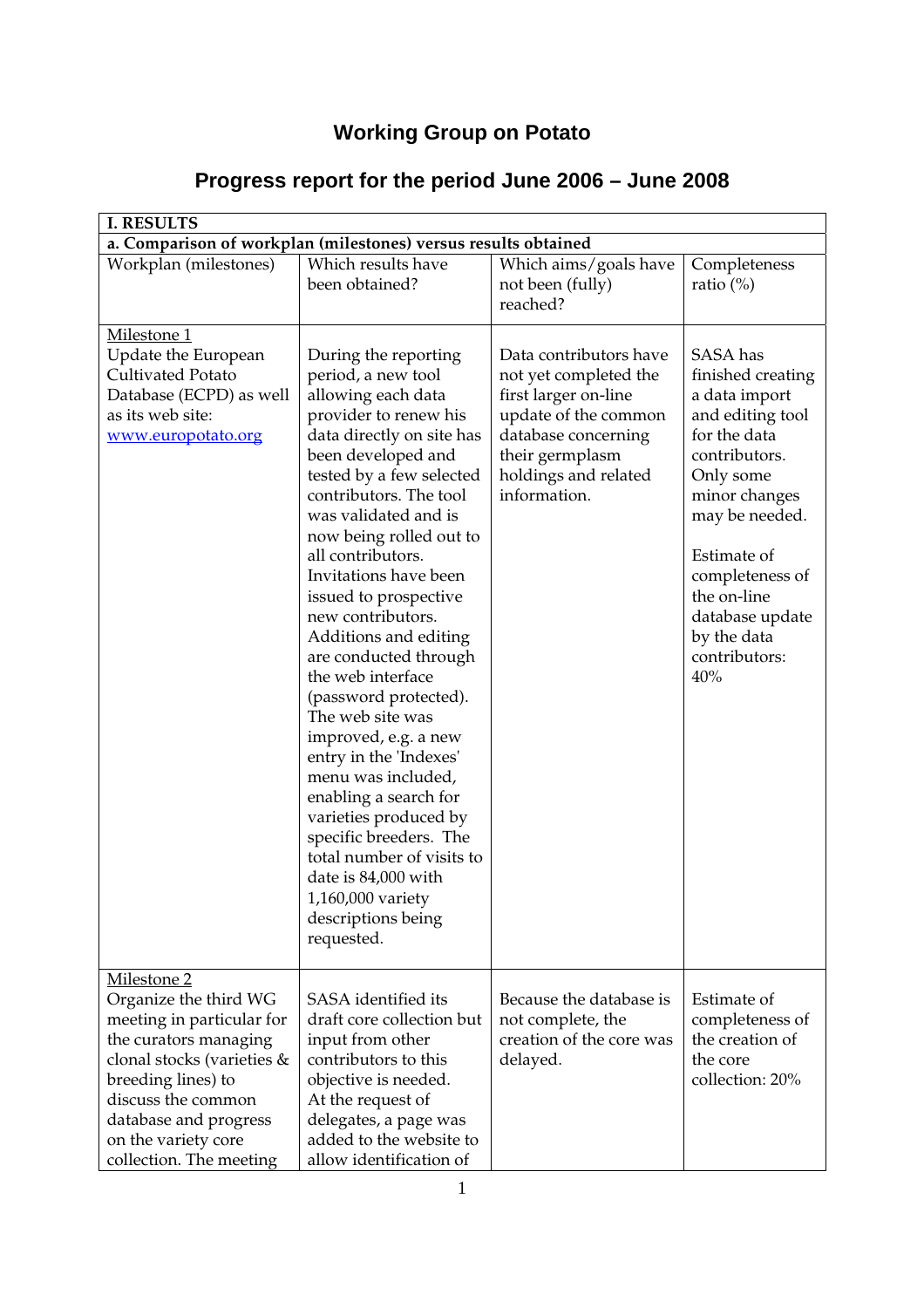| took place in Edinburgh,<br>5 Dec 2006 and was<br>hosted by SASA                                                                                                                                             | cases where multiple<br>accessions of a variety<br>were held by a single<br>maintainer. A facility<br>has also been added to<br>website to identify<br>varieties maintained by<br>only one maintainer<br>not located in the<br>country of origin of a<br>variety. This allows<br>maintainers to locate<br>nationally-bred<br>varieties missing from |                                                                                                             |                           |
|--------------------------------------------------------------------------------------------------------------------------------------------------------------------------------------------------------------|-----------------------------------------------------------------------------------------------------------------------------------------------------------------------------------------------------------------------------------------------------------------------------------------------------------------------------------------------------|-------------------------------------------------------------------------------------------------------------|---------------------------|
| Milestone 3<br>Update the European<br><b>Wild Potato Database</b><br>(EWPD) as well as its<br>web site. This database<br>includes Andean<br>cultivated species.                                              | their collections.<br>The data sets from CPC<br>and CGN were<br>renewed. The<br>identification of<br>redundancies was<br>continued: e.g. several<br>of the new CPC<br>accessions appeared to<br>be redundant (within<br>and/or between<br>collections). The<br>updated database can<br>be downloaded.                                               | A new dataset on VIR's<br>Andean cultivated spp.<br>is under preparation by<br>its curator.                 | A continuous<br>task. 80% |
| Milestone 4<br>Set maintenance<br>responsibilities within<br>the EU for the potato<br>germplasm from Latin<br>America by means of<br>'most original sample' or<br>current health status<br>(plant passport). | A proposal on the<br>allocation of mainte-<br>nance responsibilities<br>for individual<br>accessions within the<br>EU (provided with EU<br>plant passport) is still<br>under construction.                                                                                                                                                          | On a global level the<br>allocation of mainte-<br>nance responsibilities<br>seems to be not of<br>interest. | 70%                       |

### **b. Contribution to the four ECP/GR priorities for Phase VII**

1. Characterization/evaluation (including modern technologies)

A) clonal stocks: ECPD

Several collection holders carried out smaller evaluation programs to screen the clones for quality traits and disease resistance, particularly late blight. SASA has entered such new data into database. Virus elimination programmes are on-going.

B) Andean species: EWPD

The characterisation results (with AFLP markers) from the Dutch CBSG project were used to improve the taxonomy of the accessions. A PhD will analyse and publish the results on screening of the material for late blight resistance.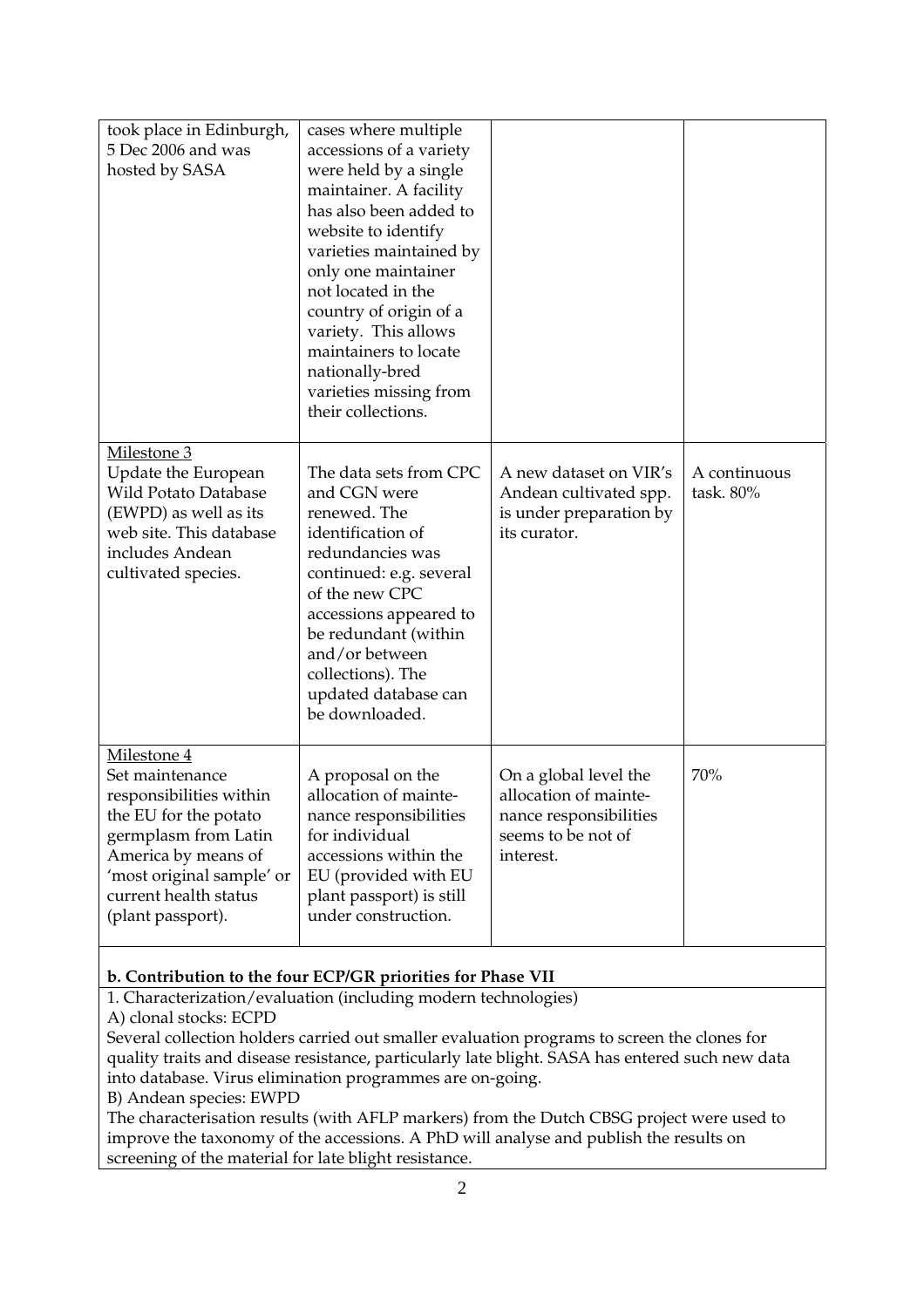2. Task sharing

Currently there is little progress to report concerning the allocation of responsibilities for the maintenance of redundant wild potato accessions within the EU (IPK, CPC and CGN).

3. *In situ*/on-farm conservation and development Several national and regional NGO's are active in this field, but their results are not known to the chair of the working group.

4. Documentation and information

A) clonal stocks: ECPD

SASA constructed a web interface to allow each data provider to add to and edit their data-set. Furthermore, the functionality of the web site was strongly improved by searches via new indexes for characters (= traits), countries, breeders and images. Also new reporting tools were added. Data can also be exported in Excel spreadsheet format (by registered users). The inclusion of new collections into the common database is ongoing.

B) Andean species: EWPD

For the documentation of the available wild spp. the datasets from CPC and CGN were renewed. New redundancies were identified. An update on cultivated potato spp. from VIR was announced in the past by the curator.

## **c. Relevance (regional / international)**

Did your work and/or outputs have inter-regional dimension? (if it did, give precisions)

A) ECPD: The ECPD is unique and well respected. Direct links to records in this on-line database are e.g. available from EUCABLIGHT (www.eucablight.org) and the Potato Pedigree Database (www.plantbreeding.wur.nl/potatopedigree/).

B) EWPD: Efforts put into this database will also benefit the APIC database, comprising the world potato genebanks (www.potgenebank.org), which needs to be updated to support Global Trust activities.

#### **d. Lessons learnt (recommendations)**

Which lessons learnt are also relevant for other Working Groups?

| <b>II. ANALYSIS</b>                                                                      |                                           |  |  |
|------------------------------------------------------------------------------------------|-------------------------------------------|--|--|
| a. Bottlenecks                                                                           |                                           |  |  |
| What were the experienced bottlenecks?                                                   | How do you plan to solve the bottlenecks? |  |  |
| 1. Input of new data and updating existing<br>information by the data providers.         | encourage the data providers              |  |  |
|                                                                                          |                                           |  |  |
| b. Internal support needed (Secretariat, Steering Committee, other Working Groups, etc.) |                                           |  |  |
| Validation tools.                                                                        |                                           |  |  |
|                                                                                          |                                           |  |  |

#### **c. External resources needed (collaboration, external funding)**

Funding to conduct genotype analysis to validate the considerable number of anomalies identified within the database needs to be considered and actioned.